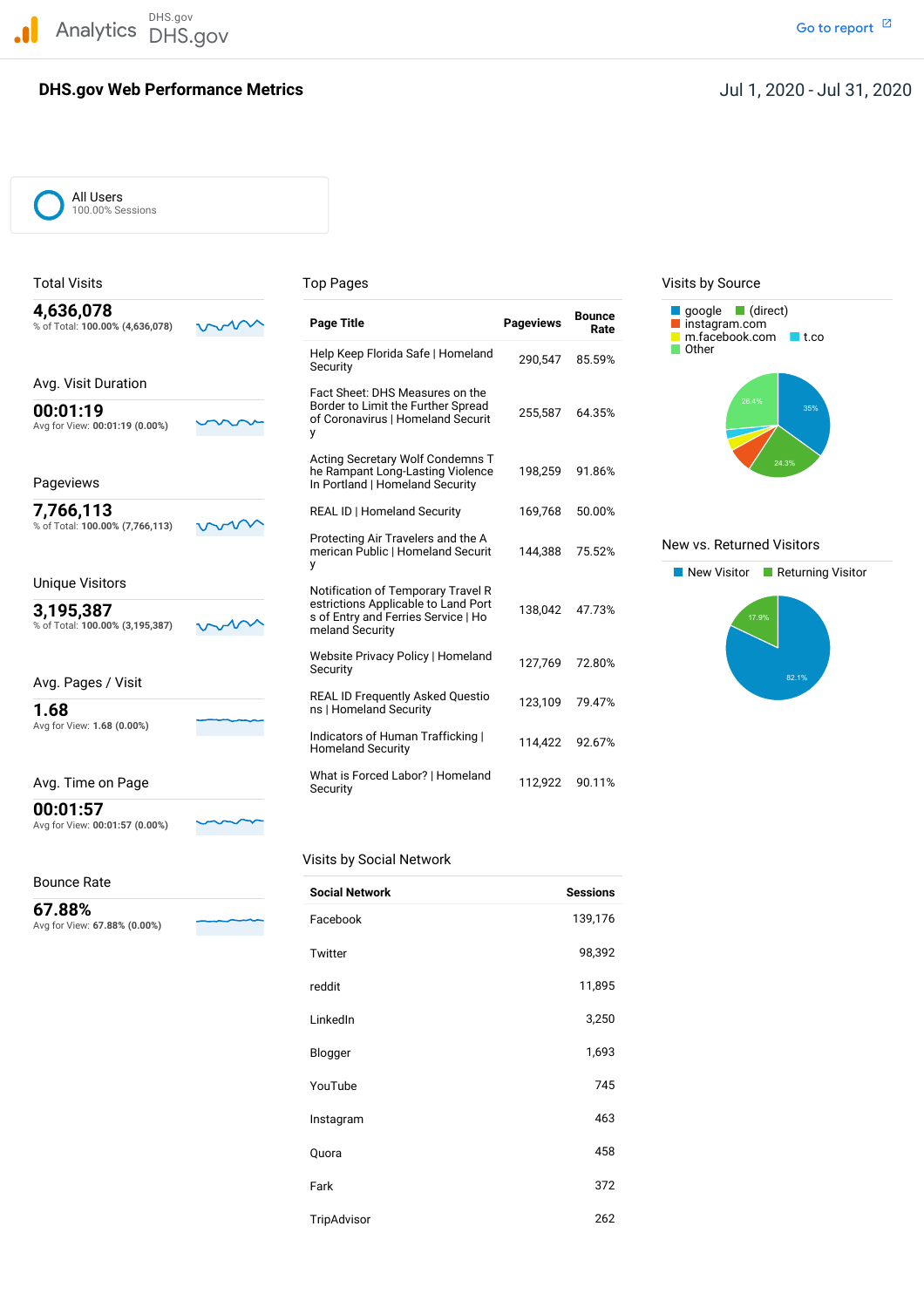DHS.gov Analytics DHS.gov and the contract of the contract of the contract of the contract of the contract of the contract of  $\mathbb Z$ 

#### **DHS.gov Search Performance Metrics**

Go to report<sup>[2]</sup>

All Users 100.00% Sessions

% of Total: 100.00% (4,636,078)

% of Total: 100.00% (76,255)

% of Total: 28.11% (4,636,078)

Visits to DHS.gov Top Internal Searches by Search Term New vs. Returned Visitors

Total Internal Searches **Careers** Careers 669 0 jobs <sup>397</sup> <sup>0</sup> **76,255**

usa

travel restrictions <sup>347</sup> <sup>0</sup> Total External Searches (Google)

global entry 1768 and 1890 and 1890 and 1890 and 1890 and 1890 and 1890 and 1890 and 1890 and 1890 and 1890 and 1890 and 1890 and 1890 and 1890 and 1890 and 1890 and 1890 and 1890 and 1890 and 1890 and 1890 and 1890 and 18

 $\frac{1}{2}$  travel restrictions to 397 0

international studen 273 0

Jobs 273 0 mexico 273 0



# daca 335 0 Avg. Visits per Visitor<br>  $\frac{1,303,309}{80}$  Avg. Visits per Visitor<br>  $\frac{8,61 \text{ total: } 28.11\% (4,636,078)}{1,1,1,2,1}$



Top External Searches (Google - as reported)

| <b>Page Title</b>                                                                                                                       | <b>Sessions</b> |
|-----------------------------------------------------------------------------------------------------------------------------------------|-----------------|
| Fact Sheet: DHS Measures on the Bord<br>er to Limit the Further Spread of Corona<br>virus   Homeland Security                           | 190,823         |
| Notification of Temporary Travel Restri<br>ctions Applicable to Land Ports of Entry<br>and Ferries Service   Homeland Securit<br>у      | 108,523         |
| Homeland Security   Home                                                                                                                | 88.534          |
| <b>REAL ID Frequently Asked Questions  </b><br><b>Homeland Security</b>                                                                 | 42,321          |
| <b>REAL ID   Homeland Security</b>                                                                                                      | 40,128          |
| Protecting Air Travelers and the Americ<br>an Public   Homeland Security                                                                | 29.978          |
| Acting Secretary Wolf Condemns The R<br>ampant Long-Lasting Violence In Portla<br>nd   Homeland Security                                | 26,632          |
| What Is Human Trafficking?   Homelan<br>d Security                                                                                      | 25,120          |
| Portland Riots Read-out: July 24   Hom<br>eland Security                                                                                | 23.212          |
| Department of Homeland Security Will<br>Reject Initial Requests for DACA As It W<br>eighs Future of the Program   Homelan<br>d Security | 21,105          |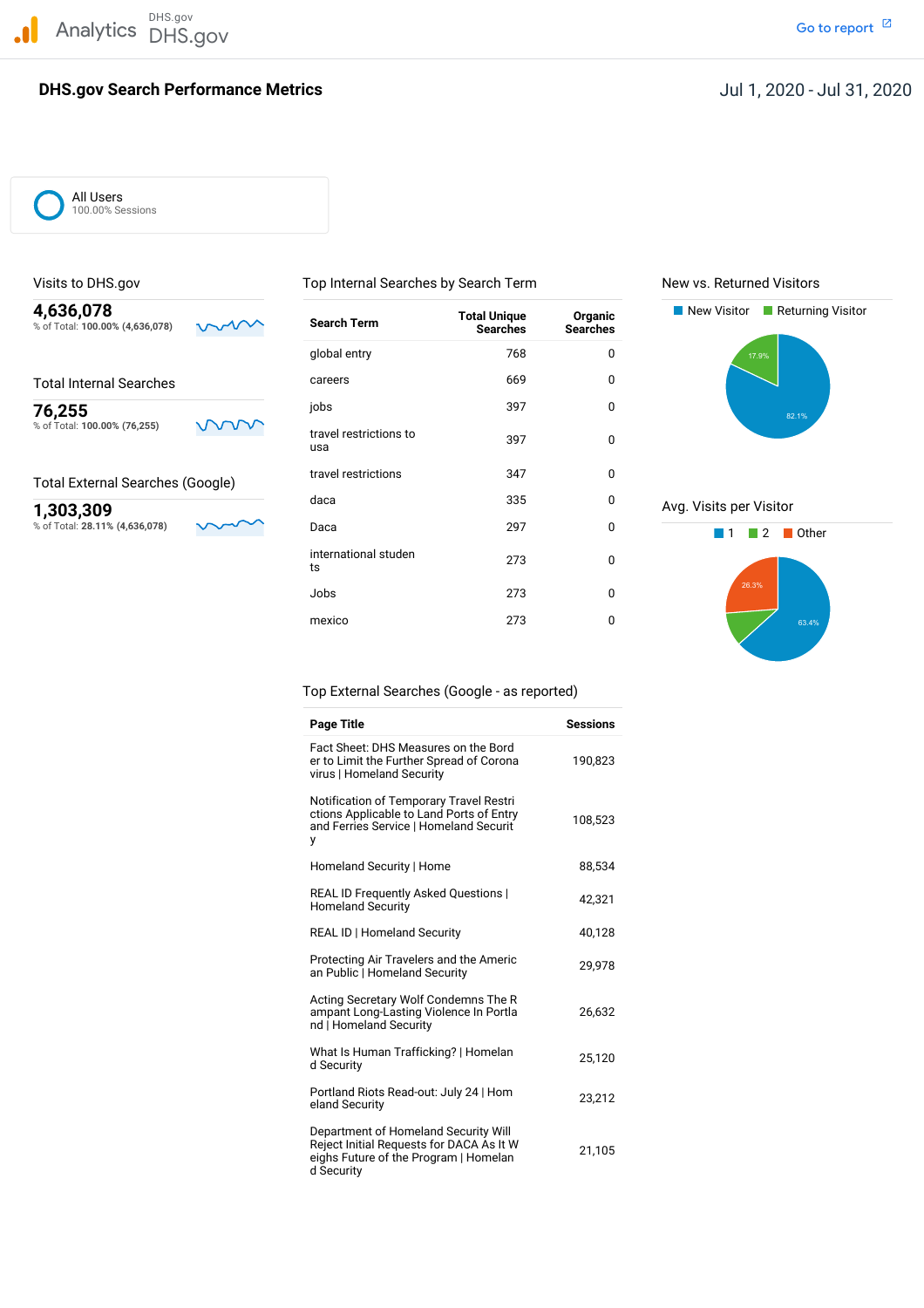### **DHS.gov Customer Satisfaction Survey**

Time Period: 07/01/2020‐ 07/31/2020

### **Overall Customer Satisfaction Score 63.97**

## **How would you rate your overall experience today? 61.92**

| aid you rate your overall experience today.                               |                  |               |              |
|---------------------------------------------------------------------------|------------------|---------------|--------------|
| <b>Answer Choices</b>                                                     | <b>Responses</b> | <b>Points</b> | Score        |
| • Outstanding                                                             | 600              | 100           | 60000        |
| • Above Average                                                           | 568              | 75            | 42600        |
| • Average                                                                 | 624              | 50            | 31200        |
| • Below Average                                                           | 174              | 25            | 4350         |
| • Poor                                                                    | 265              | 0             | 0            |
| Total                                                                     | 2231             |               | 138150       |
| Were you able to complete the purpose of your visit?                      |                  |               | 52.40        |
| <b>Answer Choices</b>                                                     | Responses        | <b>Points</b> | <b>Score</b> |
| • Yes                                                                     | 1169             | 100           | 116900       |
| $\cdot$ No                                                                | 1062             | 0             | 0            |
| Total                                                                     | 2231             |               | 116900       |
| Would you still return to this website if you could get this              |                  |               | 81.53        |
| information or service from another source?                               |                  |               |              |
| <b>Answer Choices</b>                                                     | <b>Responses</b> | <b>Points</b> | Score        |
| • Yes                                                                     | 1819             | 100           | 181900       |
| $\cdot$ No                                                                | 412              | 0             | 0            |
| <b>Total</b>                                                              | 2231             |               | 181900       |
| Will you recommend this website to a friend or colleague?                 |                  |               | 74.90        |
| <b>Answer Choices</b>                                                     | <b>Responses</b> | <b>Points</b> | Score        |
| • Yes                                                                     | 1671             | 100           | 167100       |
| $\cdot$ No                                                                | 560              | 0             | 0            |
| Total                                                                     | 2231             |               | 167100       |
| Please describe your experience finding your way around                   |                  |               | 58.16        |
| (navigating) DHS.gov today.                                               |                  |               |              |
| NOTE: Excludes "Other" responses                                          |                  |               |              |
| <b>Answer Choices</b>                                                     | Responses        | <b>Points</b> | Score        |
| • Encountered no difficulties                                             | 1158             | 100           | 115800       |
| • Had technical difficulties (e.g. error messages, broken links)          | 61               | 0             | 0            |
| . Links did not take me where I expected                                  | 65               | 0             | 0            |
| . Links / labels are difficult to understand, they are not intuitive      | 180              | 0             | 0            |
| . Navigated to general area but couldn't find the specific content needed | 386              | 0             | 0            |
| . Too many links or navigational choices                                  | 59               | 0             | 0            |
| . Would often feel lost, not know where I was                             | 82               | U             |              |
| Total                                                                     | 1991             |               | 115800       |
| How was your experience using our site search?                            |                  |               | 45.30        |
| NOTE: Excludes "Did not use search" and "Other" responses                 |                  |               |              |
| <b>Answer Choices</b>                                                     | <b>Responses</b> | <b>Points</b> | Score        |
| · Encountered no difficulties                                             | 525              | 100           | 52500        |
| . I was not sure what words to use in my search                           | 104              | 0             | 0            |
| . Results were not helpful                                                | 236              | 0             | 0            |
| . Results were not relevant to my search terms or needs                   | 155              | 0             | 0            |

▪ Results were too similar / redundant 33 0 0 **• Returned not enough or no results 1999 1999 1999 1999 1999 1999 1999 1999 1999 1999 1999 1999 1999 1999 1999 1999 1999 1999 1999 1999 1999 1999 1999 1999 1999 1999 199** ▪ Returned too many results 32 0 0

**Total 1159 52500**